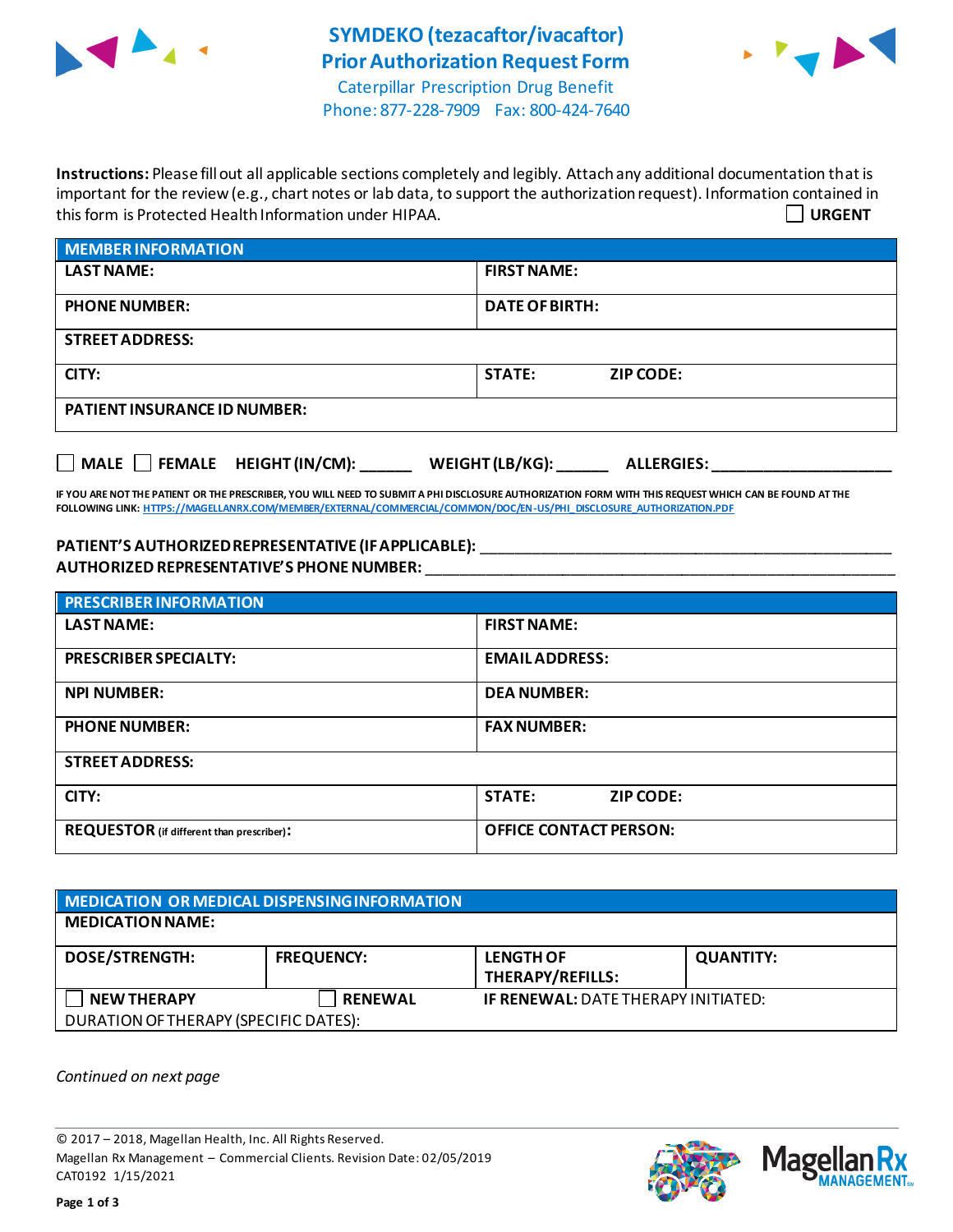

## **SYMDEKO (tezacaftor/ivacaftor) Prior Authorization Request Form**

Caterpillar Prescription Drug Benefit Phone: 877-228-7909 Fax: 800-424-7640



| MEMBER'S LAST NAME: NAME AND A SERIES AND A SERIES OF STREET AND A STREET AND A STREET AND A STREET AND A STRE                                                                                                                                                                                                                                                                                                                           | <b>MEMBER'S FIRST NAME:</b>                                                                       |                                                       |  |  |  |
|------------------------------------------------------------------------------------------------------------------------------------------------------------------------------------------------------------------------------------------------------------------------------------------------------------------------------------------------------------------------------------------------------------------------------------------|---------------------------------------------------------------------------------------------------|-------------------------------------------------------|--|--|--|
|                                                                                                                                                                                                                                                                                                                                                                                                                                          | 1. HAS THE PATIENT TRIED ANY OTHER MEDICATIONS FOR THIS CONDITION?   YES (if yes, complete below) | NO <sub>1</sub>                                       |  |  |  |
| <b>MEDICATION/THERAPY (SPECIFY</b><br>DRUG NAME AND DOSAGE):                                                                                                                                                                                                                                                                                                                                                                             | <b>DURATION OF THERAPY (SPECIFY</b><br>DATES):                                                    | <b>RESPONSE/REASON FOR</b><br><b>FAILURE/ALLERGY:</b> |  |  |  |
| <b>2. LIST DIAGNOSES:</b>                                                                                                                                                                                                                                                                                                                                                                                                                |                                                                                                   | <b>ICD-10:</b>                                        |  |  |  |
| □ Cystic fibrosis                                                                                                                                                                                                                                                                                                                                                                                                                        |                                                                                                   |                                                       |  |  |  |
|                                                                                                                                                                                                                                                                                                                                                                                                                                          | □ Other diagnosis: ___________________ICD-10 Code(s): _________________________                   |                                                       |  |  |  |
| 3. REQUIRED CLINICAL INFORMATION: PLEASE PROVIDE ALL RELEVANT CLINICAL INFORMATION TO SUPPORT A<br>PRIOR AUTHORIZATION.                                                                                                                                                                                                                                                                                                                  |                                                                                                   |                                                       |  |  |  |
| <b>Clinical Information:</b>                                                                                                                                                                                                                                                                                                                                                                                                             |                                                                                                   |                                                       |  |  |  |
| Is this request for initial therapy (meaning the patient has not received therapy with Symdeko in the<br>past AND there are no paid claims for Symdeko in member's history)? $\Box$ Yes $\Box$ No<br>If No, please complete "Renewal Therapy" section below.                                                                                                                                                                             |                                                                                                   |                                                       |  |  |  |
| Does patient have homozygous F508del mutation? □ Yes □ No Test documentation must be provided                                                                                                                                                                                                                                                                                                                                            |                                                                                                   |                                                       |  |  |  |
| Does the patient have a cystic fibrosis transmembrane conductance regulator (CFTR) gene mutation listed within<br>the current FDA prescribing information? $\Box$ Yes $\Box$ No Test documentation must be provided                                                                                                                                                                                                                      |                                                                                                   |                                                       |  |  |  |
| Is documentation available showing this patient's most recent (baseline) measurements for FEV1 and FEV1<br>percentage of predicted, obtained within the past 30 days while the patient is NOT receiving treatment with<br>Kalydeco? $\Box$ Yes $\Box$ No Please submit this documentation, e.g., chart notes                                                                                                                             |                                                                                                   |                                                       |  |  |  |
| Will the patient be concurrently using a daily oral inhaled corticosteroid and a daily bronchodilator? $\Box$ Yes $\Box$ No                                                                                                                                                                                                                                                                                                              |                                                                                                   |                                                       |  |  |  |
| Has the patient used Pulmozyme within the past year? $\Box$ Yes $\Box$ No                                                                                                                                                                                                                                                                                                                                                                |                                                                                                   |                                                       |  |  |  |
| <b>Renewal Therapy</b><br>You must answer ALL of the following questions.                                                                                                                                                                                                                                                                                                                                                                |                                                                                                   |                                                       |  |  |  |
| Is this request for initial therapy (meaning the patient has not received therapy with Symdeko in the past AND<br>there are no paid claims for Symdeko in member's history)? $\Box$ Yes $\Box$ No<br>If Yes, please complete "Initial Therapy" section above.                                                                                                                                                                            |                                                                                                   |                                                       |  |  |  |
| Is this request for renewal of therapy (meaning the patient is currently receiving therapy with Symdeko AND paid<br>claims are in member's history)? $\Box$ Yes $\Box$ No<br>Note: use of samples only and/or access through patient assistance program only does not qualify as current<br>therapy subject to renewal; those should be submitted as initial therapy instead.<br>If No, please complete "Initial Therapy" section above. |                                                                                                   |                                                       |  |  |  |

© 2017 – 2018, Magellan Health, Inc. All Rights Reserved. Magellan Rx Management – Commercial Clients. Revision Date: 02/05/2019 CAT0192 1/15/2021